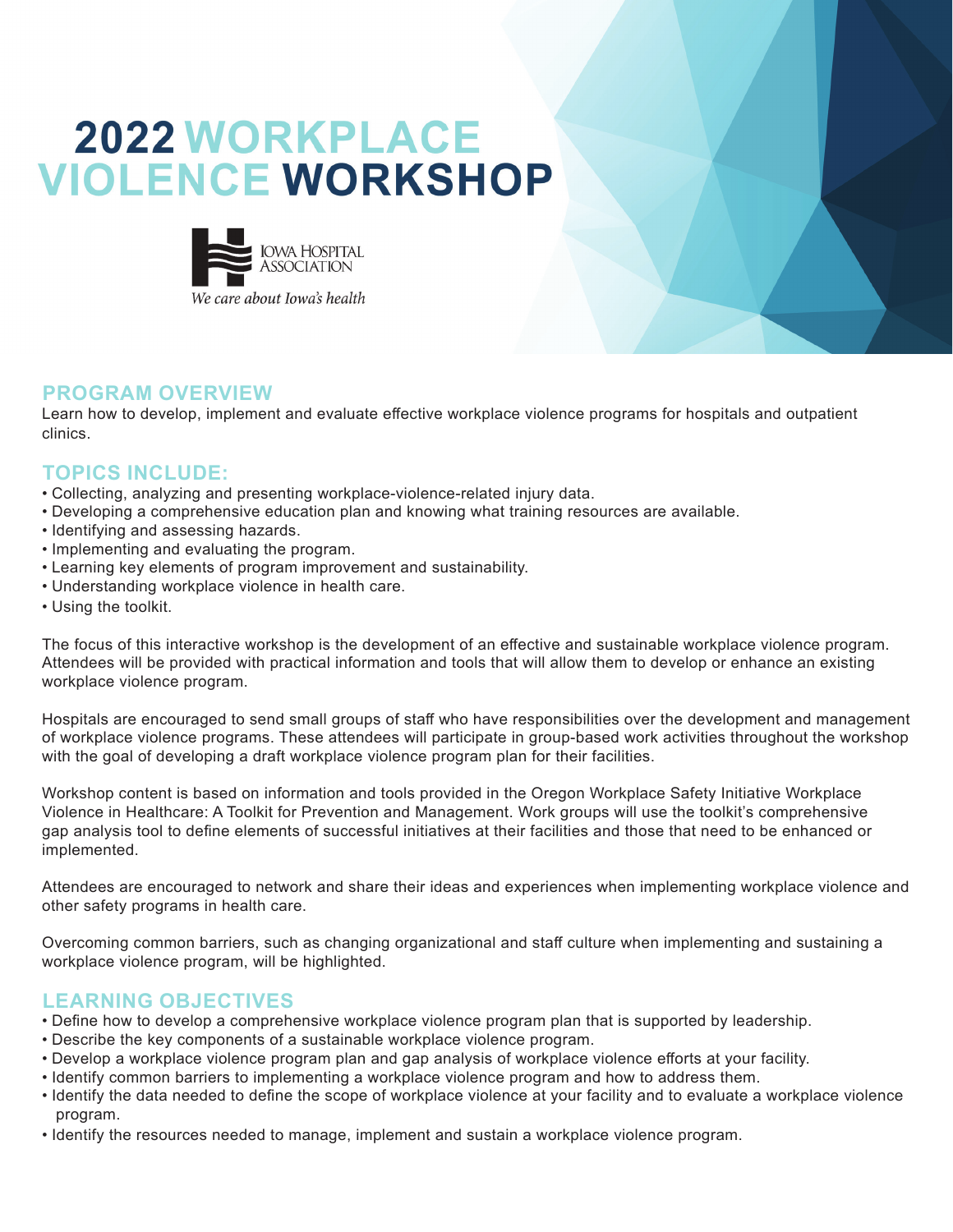#### **PROGRAM DATES**

The workshop consists of six 90-minute virtual sessions. All sessions are scheduled from 2-3:30 p.m. on Thursdays:

**June 30 –** Introduction, course agenda, goals, background.

**July 14 –** Creating culture, lessons learned, assessing readiness, defining need.

**July 21 –** Committee and program management, gap analysis, staff surveys, safety and security assessment.

**July 28 –** Overview of evidence-based engineering, work practice and administrative controls.

**Aug. 4 –** Communication/social marketing plan, education and training for staff and other stakeholders, policy and finalize plan.

**Aug. 18 –** Implementing and evaluating plan, measuring outcomes and process activities and procedures, tips for program sustainability, support.

## **SPEAKER**



**Lynda Enos**, ergonomics consultant for HumanFit, is an occupational health nurse and certified professional ergonomist with more than 30 years of work and consulting experience in industrial and health care ergonomics and safety. From 2015-2017, Enos worked with five hospitals in Oregon to develop comprehensive workplace violence programs as part of a project sponsored by the Oregon Association for Hospitals and Health Systems. Through this project, she developed the Oregon Workplace Safety Initiative Workplace Violence in Healthcare: A Toolkit for Prevention and Management. In 2019, Enos helped the Oregon State Stabilization and Crisis Unit further develop their workplace violence prevention program for 23 group homes for adults and children. Enos holds a bachelor's degree in nursing and a master's degree in human factors/ergonomics from the University of Idaho.

#### **REGISTRATION**

Register online at [www.ihaonline.org.](http://www.ihaonline.org)

## **REGISTRATION FEES PER ORGANIZATION**

- IHA members \$349
- IHA associate members \$399
- Non-IHA members \$499

#### **CONTINUING EDUCATION**

The Iowa Board of Nursing has approved the Iowa Hospital Association as a provider (No. 4) of continuing education for nurses. Participants are eligible for 1.5 nursing contact hours per session if they attend the session in its entirety. Partial credit for individual sessions will not be granted. Participants can submit evaluations for this event to the Iowa Board of Nursing.

## **PROGRAM LOCATION**

This program will be available through Zoom. Auto-generated captions (live transcription) will be available for virtual attendees.

## **CONFERENCE MATERIALS AND RECORDINGS**

- This is a paperless conference. Conference materials will be emailed and in your "My Registrations" on your IHA account when available.
- This program is NOT being recorded.